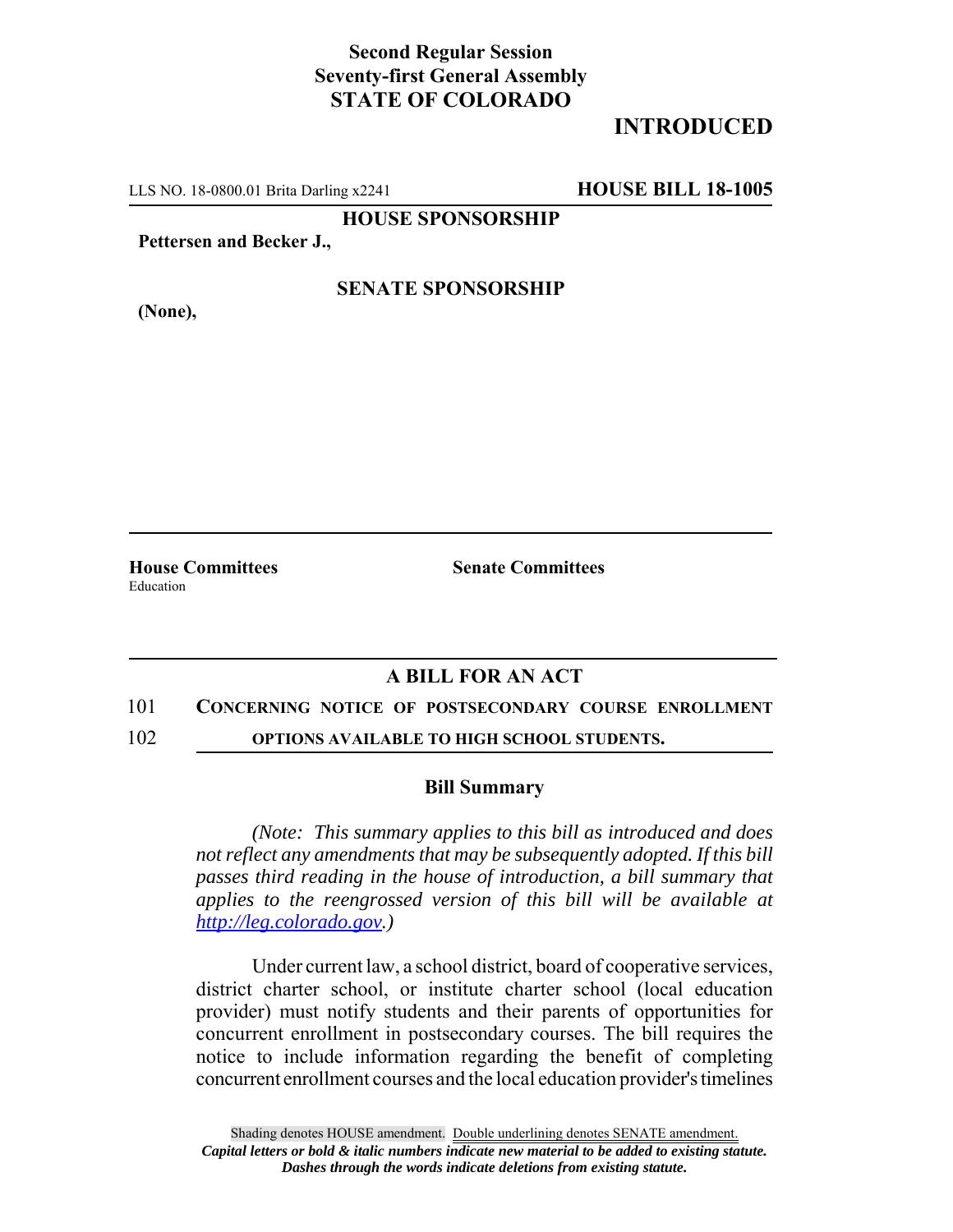that affect student eligibility to take these courses.

Prior to the beginning of the enrollment period for postsecondary concurrent enrollment courses, the local education provider shall provide students and their parents with written notice of postsecondary courses offered at the local education provider's facility and the cost of those courses, as well as notice regarding postsecondary courses offered at the postsecondary institution's facility and the cost of those courses.

*Be it enacted by the General Assembly of the State of Colorado:*

 **SECTION 1.** In Colorado Revised Statutes, 22-35-104, **amend** (1)(b) as follows:

 **22-35-104. Enrollment in an institution of higher education - cooperative agreement.** (1) (b) (I) Each local education provider shall annually notify all students and parents or legal guardians of students enrolled in the local education provider of the opportunity for concurrent enrollment by qualified students in postsecondary courses, including academic courses and career and technical education courses, which may include course work related to apprenticeship programs and internship 11 programs. THE NOTICE PROVIDED PURSUANT TO THIS SUBSECTION (1)(b)(I) MUST INCLUDE INFORMATION REGARDING THE FINANCIAL, ACADEMIC, AND CAREER BENEFITS OF CONCURRENT ENROLLMENT COURSE COMPLETION AND THE LOCAL EDUCATION PROVIDER'S TIMELINES AFFECTING STUDENT ELIGIBILITY FOR CONCURRENT ENROLLMENT COURSES.

**III** AT LEAST SIX WEEKS PRIOR TO THE BEGINNING OF THE ENROLLMENT PERIOD FOR POSTSECONDARY CONCURRENT ENROLLMENT COURSES, THE LOCAL EDUCATION PROVIDER SHALL PROVIDE TO EACH STUDENT AND THE PARENTS OR LEGAL GUARDIAN OF THE STUDENT WRITTEN NOTICE OF ALL POSTSECONDARY COURSES OFFERED AT A LOCAL EDUCATION PROVIDER'S FACILITY AND THE COST TO THE STUDENT OF EACH COURSE, AS WELL AS OPTIONS FOR ENROLLING IN COURSES AT AN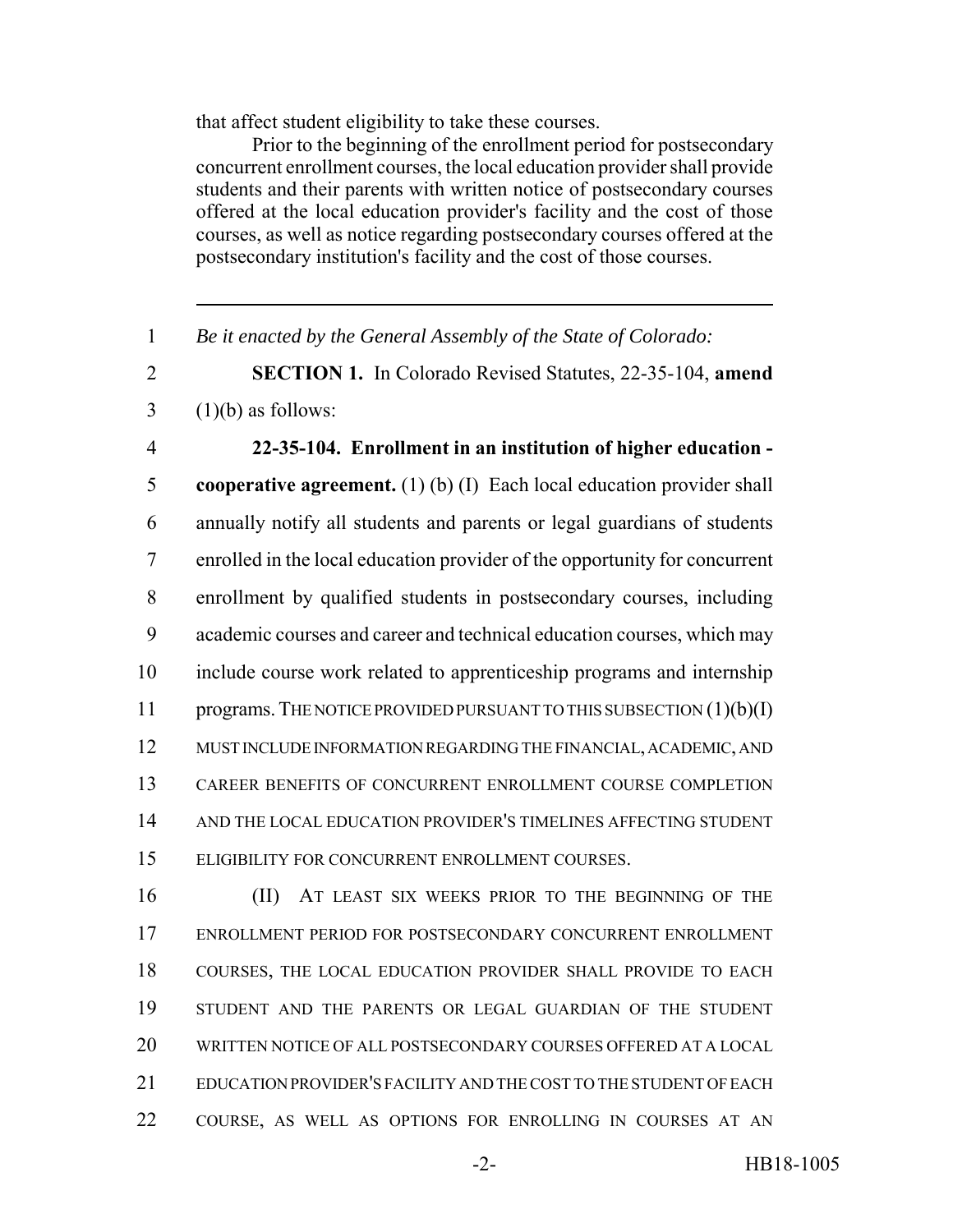INSTITUTION OF HIGHER EDUCATION'S FACILITY AND THE COST TO THE 2 STUDENT OF THOSE COURSES. THIS SUBSECTION (1)(b)(II) APPLIES TO ALL POSTSECONDARY COURSES AVAILABLE TO THE STUDENT REGARDLESS OF WHETHER THE COURSES MEET THE REQUIREMENTS OF THIS SECTION.

5 (H) (III) At the time of enrollment, each local education provider shall notify the student and the parent or legal guardian of the student if the postsecondary course in which the student is enrolling, including a postsecondary course offered as part of a program of off-campus 9 instruction pursuant to section 23-1-109, C.R.S., does not meet the requirements of this section. The notice must include information about other postsecondary courses available to the student pursuant to this section at low or no cost to the student that are credit-bearing and applicable toward earning a degree or certificate at an institution of higher education or at any institution of higher education if the course is 15 approved for statewide transfer pursuant to section 23-1-125. C.R.S. The institution of higher education offering the postsecondary course shall inform the local education provider as to whether the postsecondary course meets the requirements of this section.

 **SECTION 2. Act subject to petition - effective date.** This act takes effect at 12:01 a.m. on the day following the expiration of the ninety-day period after final adjournment of the general assembly (August 8, 2018, if adjournment sine die is on May 9, 2018); except that, if a referendum petition is filed pursuant to section 1 (3) of article V of the state constitution against this act or an item, section, or part of this act within such period, then the act, item, section, or part will not take effect unless approved by the people at the general election to be held in